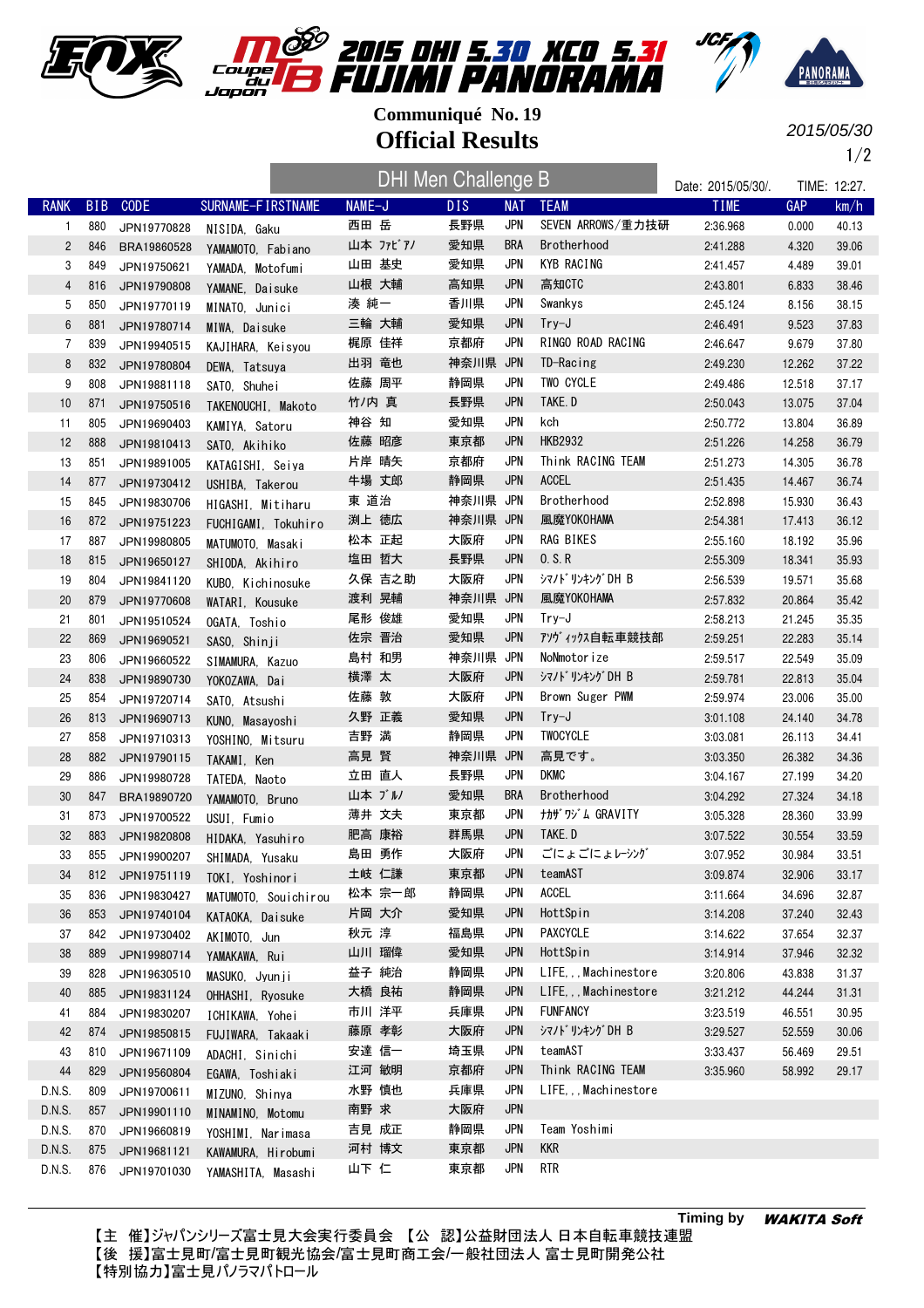

2/2 2015/05/30

|               |                         |                   |          | DHI Men Challenge B | Date: 2015/05/30/. | TIME: 12:27. |             |            |      |
|---------------|-------------------------|-------------------|----------|---------------------|--------------------|--------------|-------------|------------|------|
| RANK BIB CODE |                         | SURNAME-FIRSTNAME | $NAMF-J$ | DIS                 | <b>NAT</b>         | TEAM         | <b>TIME</b> | <b>GAP</b> | km/h |
|               | Number of Starters.: 44 |                   |          |                     |                    |              |             |            |      |

Number of Finishers.: 44 5 DNS: DNF: 0 DSQ:0

**Confirmed by Finish Judge:**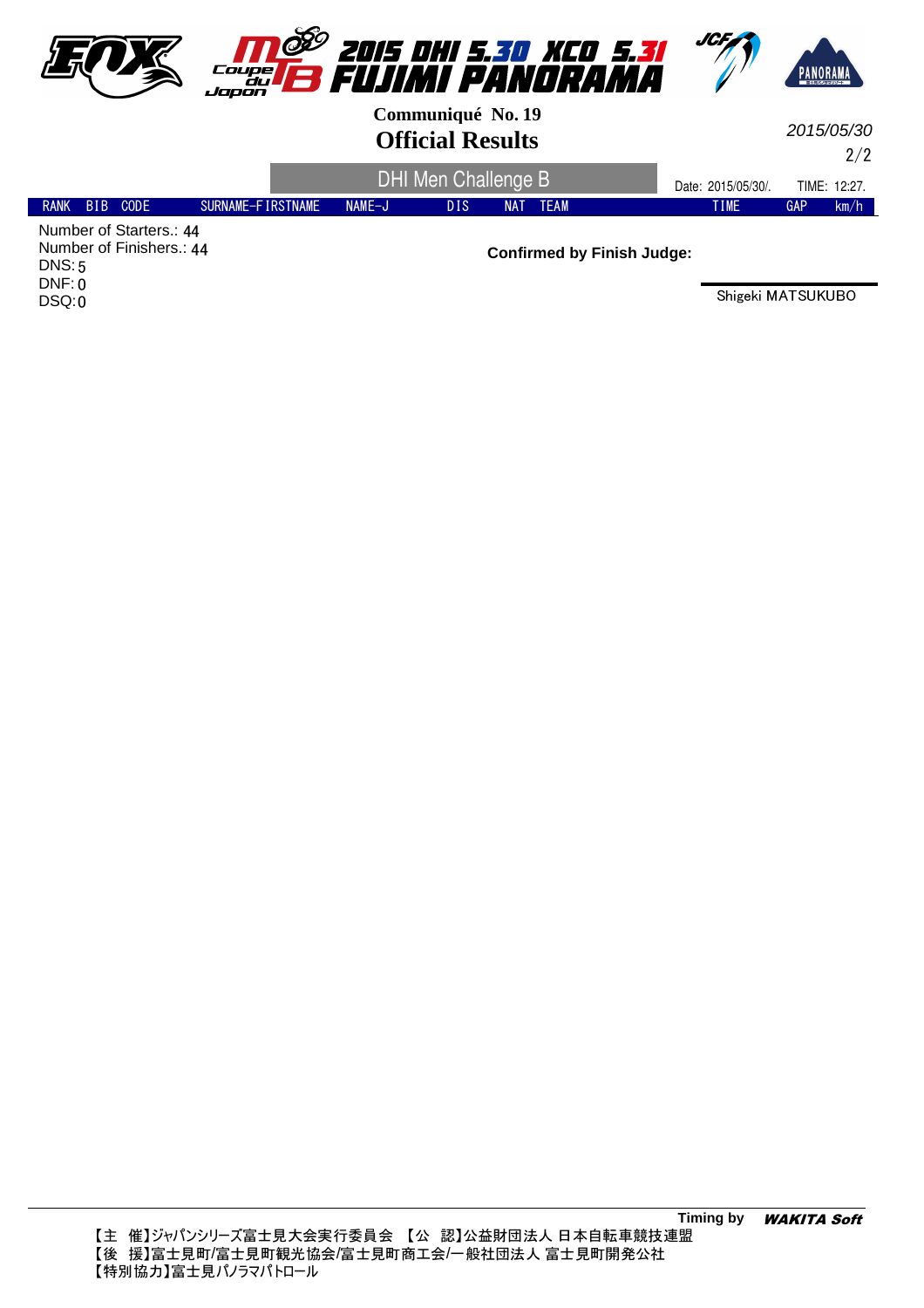





2015/05/30

1/1

|                |            |             |                       |        | <b>DHI Men Challenge A</b> |            |                       | Date: 2015/05/30/. |        | TIME: 16:00. |
|----------------|------------|-------------|-----------------------|--------|----------------------------|------------|-----------------------|--------------------|--------|--------------|
| <b>RANK</b>    | <b>BIB</b> | CODE        | SURNAME-FIRSTNAME     | NAME-J | <b>DIS</b>                 | <b>NAT</b> | <b>TEAM</b>           | <b>TIME</b>        | GAP    | km/h         |
| 1              | 652        | JPN19760302 | MARUYAMA, Hiroki      | 丸山 弘起  | 長野県                        | <b>JPN</b> | HM2 Racing/Hubge JAPA | 2:25.303           | 0.000  | 43.35        |
| $\overline{c}$ | 621        | JPN19891016 | MIKI, Yosuke          | 三木 洋介  | 埼玉県                        | <b>JPN</b> | SEOcycle              | 2:36.645           | 11.342 | 40.21        |
| 3              | 646        | JPN19950510 | FUJIMURA, Tobimaru    | 藤村 飛丸  | 京都府                        | <b>JPN</b> | BlankyDog/MUDDY CHOCO | 2:38.686           | 13.383 | 39.70        |
| $\overline{4}$ | 649        | JPN19701201 | OGAWA, Shinichiro     | 小川 信一郎 | 新潟県                        | <b>JPN</b> | さいくるぴっとB&S            | 2:39.897           | 14.594 | 39.40        |
| $\mathbf 5$    | 638        | JPN19770919 | MATSUSHITA, Hisashi   | 松下 壽   | 静岡県                        | <b>JPN</b> | rokkoracing           | 2:40.257           | 14.954 | 39.31        |
| $\,6\,$        | 605        | JPN19750408 | ICHIHARA, Kazuhiro    | 市原 和展  | 千葉県                        | <b>JPN</b> | Breeze Bike&Outdoor   | 2:41.100           | 15.797 | 39.10        |
| $\overline{7}$ | 625        | JPN19771226 | UENO, Ken             | 上野 賢   | 京都府                        | JPN        | Think RACING TEAM     | 2:41.343           | 16.040 | 39.04        |
| 8              | 626        | JPN19781203 | KAWAI, Masamune       | 河合 将宗  | 京都府                        | <b>JPN</b> | DIRTROCKS/ZONE        | 2:41.622           | 16.319 | 38.97        |
| 9              | 614        | JPN19890910 | TAKABAYASHI, Hirofumi | 高林 洋文  | 静岡県                        | <b>JPN</b> | <b>ACCEL</b>          | 2:42.276           | 16.973 | 38.82        |
| 10             | 651        | JPN19941121 | NAKANO, Isamu         | 仲野 勇夢  | 東京都                        | <b>JPN</b> |                       | 2:42.349           | 17.046 | 38.80        |
| 11             | 635        | JPN19840719 | NIWA, Yoshinori       | 丹羽 良典  | 愛知県                        | <b>JPN</b> | ROOKIES/GIOCARE       | 2:42.469           | 17.166 | 38.77        |
| 12             | 623        | JPN19750711 | JITSUKAWA, Tomowo     | 実川 ともを | 東京都                        | <b>JPN</b> | タフスタッフねこスピード          | 2:42.744           | 17.441 | 38.71        |
| 13             | 632        | JPN19890909 | SUGAHARA, Issei       | 菅原 一成  | 栃木県                        | JPN        | TEAM菅原                | 2:43.060           | 17.757 | 38.63        |
| 14             | 648        | JPN19881025 | TAMURA, Yukihiro      | 田村 幸大  | 栃木県                        | <b>JPN</b> | 重力技研                  | 2:43.280           | 17.977 | 38.58        |
| 15             | 640        | JPN19700903 | UCHIDA. Satoru        | 内田 諭   | 東京都                        | JPN        | U.D.K                 | 2:43.679           | 18.376 | 38.48        |
| 16             | 639        | JPN19851228 | MURAKAMI, Jirou       | 村上 慈郎  | 愛知県                        | <b>JPN</b> | Breeze Bike&Outdoor   | 2:43.707           | 18.404 | 38.48        |
| 17             | 627        | JPN19680413 | SHIMOKAWA, Shunnsuke  | 下川 俊介  | 高知県                        | <b>JPN</b> | Swankys               | 2:44.408           | 19.105 | 38.31        |
| 18             | 636        | JPN19890818 | KAMITAIRA, Junichi    | 上平 純一  | 福島県                        | <b>JPN</b> | Breeze Bike&Outdoor   | 2:44.970           | 19.667 | 38.18        |
| 19             | 628        | JPN19720116 | TAKAHASHI, Masahito   | 高橋 政人  | 北海道                        | JPN        | ライト゛ファクトリーフ゜ロジ゛ェクト    | 2:45.526           | 20.223 | 38.06        |
| 20             | 630        | JPN19821124 | INOUE, Akira          | 井上 暁   | 大阪府                        | <b>JPN</b> | シマノドリンキング DH A        | 2:46.532           | 21.229 | 37.83        |
| 21             | 610        | JPN19980301 | UMEMOTO, Kouki        | 梅本 幸輝  | 滋賀県                        | <b>JPN</b> | Lookouts.com          | 2:46.542           | 21.239 | 37.82        |
| 22             | 616        | JPN19870925 | KOSAKA, Kentaro       | 小坂 憲太朗 | 大阪府                        | <b>JPN</b> | シマノドリンキング DH A        | 2:46.599           | 21.296 | 37.81        |
| 23             | 642        | JPN19810916 | UEHARA, Motoki        | 上原 元樹  | 長野県                        | <b>JPN</b> | BikeRanch DH-Team     | 2:47.445           | 22.142 | 37.62        |
| 24             | 633        | JPN19680409 | ISIKAWA, Shinichi     | 石川 進一  | 大阪府                        | <b>JPN</b> | Think RACING TEAM     | 2:47.461           | 22.158 | 37.62        |
| 25             | 653        | JPN19701226 | ISHIDATE, Moritoshi   | 石立 守利  | 東京都                        | JPN        | CSR小川輪業               | 2:47.625           | 22.322 | 37.58        |
| 26             | 603        | JPN19740505 | IKEZAWA, Makoto       | 池澤 誠   | 栃木県                        | <b>JPN</b> | G-WORKS-1             | 2:48.407           | 23.104 | 37.40        |
| 27             | 641        | JPN19770725 | UESUGI, Shunsuke      | 上杉 俊輔  | 大阪府                        | <b>JPN</b> | シマノドリンキング DH A        | 2:50.046           | 24.743 | 37.04        |
| 28             | 602        | JPN19910710 | TAKAMURA, Shun        | 高村 駿   | 静岡県                        | <b>JPN</b> | <b>TEAM NARO</b>      | 2:50.198           | 24.895 | 37.01        |
| 29             | 620        | JPN19700311 | TANAKA, Hiroshi       | 田中 洋   | 大阪府                        | <b>JPN</b> | TREK · JAPAN          | 2:50.308           | 25.005 | 36.99        |
| 30             | 618        | JPN19741115 | ABE, Yukitaka         | 阿部 幸高  | 神奈川県 JPN                   |            | 聖坂養護学校/FUMA横浜         | 2:50.373           | 25.070 | 36.97        |
| 31             | 607        | JPN19670603 | OHMURA, Toshio        | 大村 寿男  | 栃木県                        | <b>JPN</b> | t-project             | 2:51.502           | 26.199 | 36.73        |
| 32             | 643        | JPN19651207 | FUJII, Hidekazu       | 藤井 秀和  | 神奈川県 JPN                   |            | G-WORKS-1             | 2:52.157           | 26.854 | 36.59        |
| 33             | 629        | JPN19770510 | KONISHI, Yasuharu     | 小西 泰晴  | 兵庫県                        | JPN        | TeamYRS               | 2:52.335           | 27.032 | 36.55        |
| 34             | 609        | JPN19840319 | IIZUKA, Youichi       | 飯塚 洋一  | 静岡県                        | <b>JPN</b> | <b>ACCEL</b>          | 2:53.546           | 28.243 | 36.30        |
| 35             | 637        | JPN19801102 | NAGABAYASHI, Kenta    | 長林 健太  | 東京都                        | JPN        | G-WORKS-1             | 2:58.833           | 33.530 | 35.22        |
| 36             | 619        | JPN19880328 | MOTOI, Ryuji          | 本井 龍二  | 東京都                        | <b>JPN</b> | NoNmotorize           | 3:00.333           | 35.030 | 34.93        |
| D.N.S.         | 634        | JPN19710529 | ONO, Ryota            | 小野 良太  | 兵庫県                        | <b>JPN</b> | Sonic-Racing          |                    |        |              |
| D.N.S.         | 650        | JPN19870110 | OONUMA, Kousuke       | 大沼 宏佑  | 群馬県                        | <b>JPN</b> | 重力技研                  |                    |        |              |

Number of Starters.: 36 Number of Finishers.: 36 DNS: 2 DNF: 0 DSQ:0

**Confirmed by Finish Judge:**

Shigeki MATSUKUBO

**Timing by** WAKITA Soft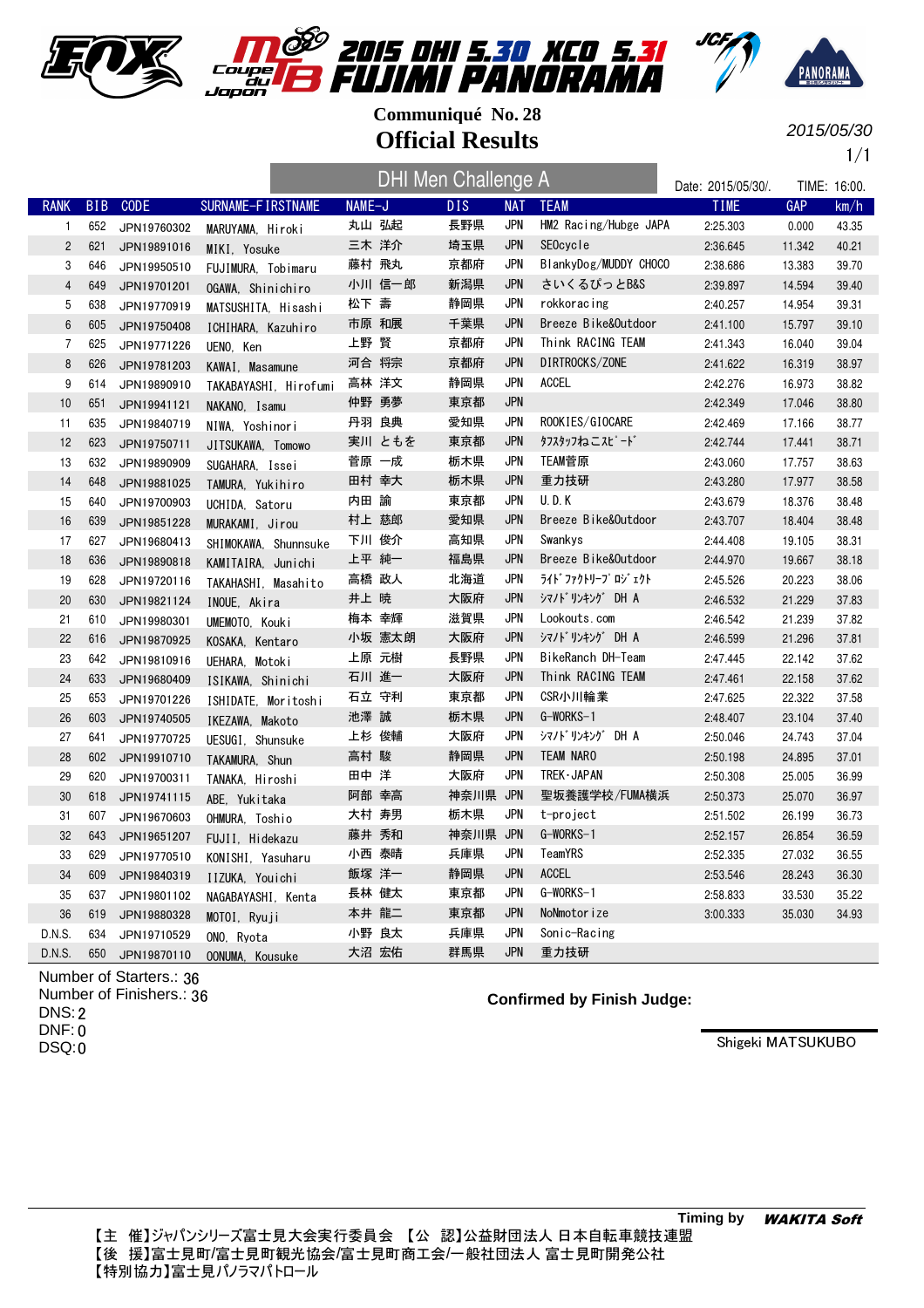

2015/05/30

1/1

|                |                 |             |                   | <b>DHI Women Elite</b> | Date: 2015/05/30/. |            | TIME: 14:36. |             |        |       |
|----------------|-----------------|-------------|-------------------|------------------------|--------------------|------------|--------------|-------------|--------|-------|
| <b>RANK</b>    | B <sub>IB</sub> | <b>CODE</b> | SURNAME-FIRSTNAME | $NAME-J$               | DIS.               | NAT        | <b>TFAM</b>  | <b>TIME</b> | GAP    | km/h  |
|                |                 | JPN19950915 | KUSHIMA. Akane    | 九島 あかね                 | 神奈川県               | JPN        | 玄武 Turner    | 3:02.866    | 0.000  | 34.45 |
| $\overline{2}$ | 3               | JPN19730301 | NAKAGAWA, Hiroka  | 中川 弘佳                  | 大阪府                | <b>JPN</b> | lovespo.com  | 3:03.709    | 0.843  | 34.29 |
|                | 6               | JPN19810211 | YASUFUKU. Noriko  | 安福 範子                  | 愛知県                | <b>JPN</b> | ACCEL        | 3:25.027    | 22.161 | 30.72 |
| Qualifications |                 |             |                   |                        |                    |            |              |             |        |       |
| D.N.S.         |                 | JPN19830401 | SUEMASA.<br>Mio   | 末政 実緒                  | 兵庫県                | <b>JPN</b> | SRAM/LITEC   |             |        |       |

Number of Starters.: 3 Number of Finishers.: 3 DNS: 1 DNF: 0 DSQ:0

**Confirmed by Finish Judge:**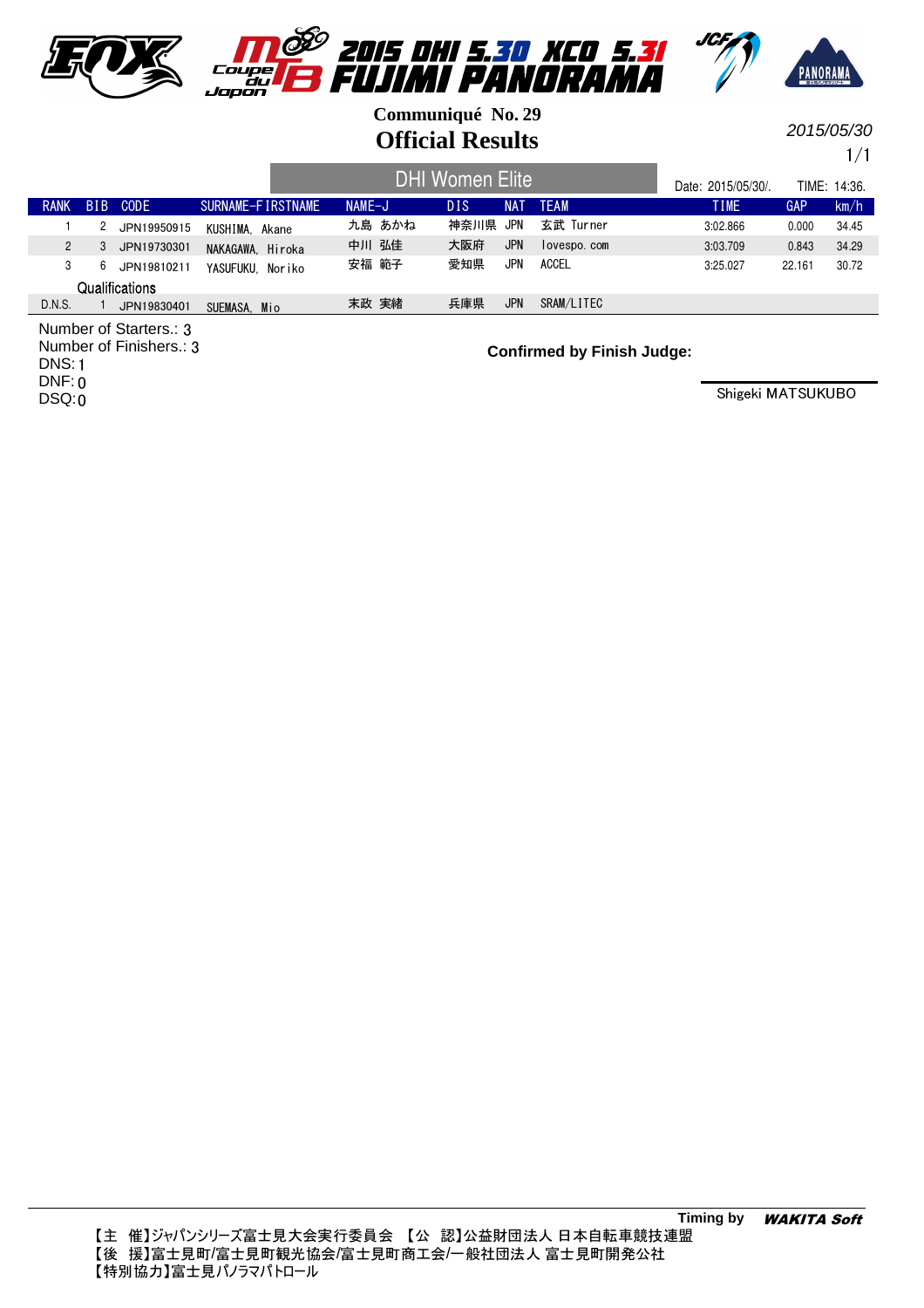

2015/05/30

1/1

|             |            |             |                   | <b>DHI Men Youth</b> | Date: 2015/05/30/. |            | TIMF: 14:47.       |             |        |       |
|-------------|------------|-------------|-------------------|----------------------|--------------------|------------|--------------------|-------------|--------|-------|
| <b>RANK</b> | <b>BIB</b> | CODE        | SURNAME-FIRSTNAME | $NAME-J$             | <b>DIS</b>         | NA1        | <b>TEAM</b>        | <b>TIME</b> | GAP    | km/h  |
|             | 501        | JPN19990109 | YUSUKE. Ioka      | 井岡 佑介                | 愛知県                | <b>JPN</b> | HottSpin NUKEPROOF | 2:35.252    | 0.000  | 40.57 |
| 2           | 502        | JPN19990222 | UTSU. Kotaro      | 宇津 孝太郎               | 神奈川県               | <b>JPN</b> | カメクリコロッケノトノ!!輪業    | 2:42.657    | 7.405  | 38.73 |
|             | 503        | JPN19990616 | KODA, Reon        | 幸田 玲音                | 東京都                | JPN        | teamAST            | 2:43.602    | 8.350  | 38.50 |
| 4           | 505        | JPN20001127 | IOKA, Keita       | 井岡 計太                | 愛知県                | JPN        | HottSpin           | 2:44.632    | 9.380  | 38.26 |
| b.          | 506        | JPN20010705 | AKIMOTO. Takumi   | 秋元 拓海                | 福島県                | JPN        | PAXCYCLE           | 2:49.416    | 14.164 | 37.18 |

5 Number of Starters.: Number of Finishers.: 5 DNS: 0 DNF: 0 DSQ:0

**Confirmed by Finish Judge:**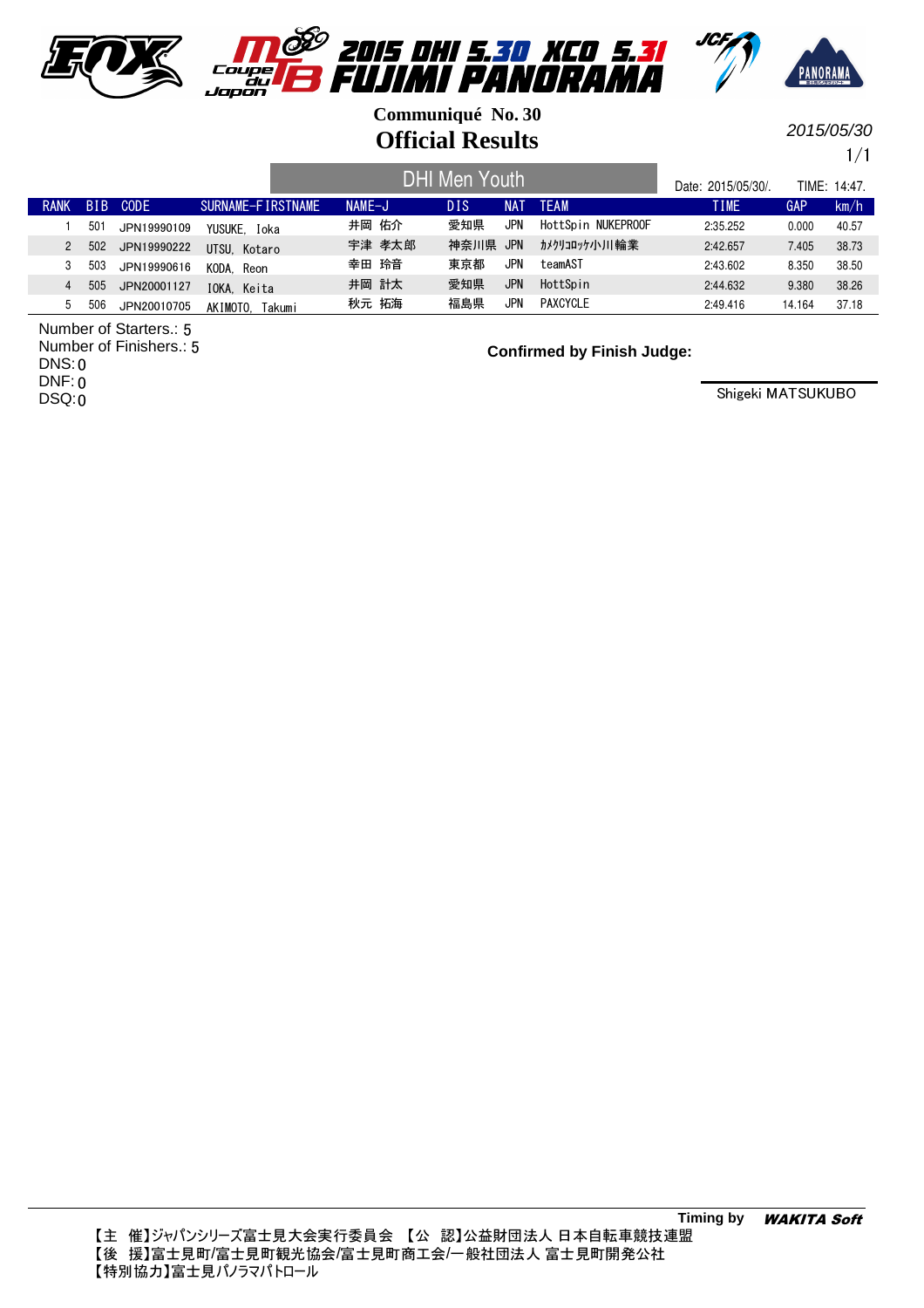





2015/05/30

1/1

|                |            |                |                       |        | <b>DHI Men Masters</b> |            |                         | Date: 2015/05/30/. |            | TIME: 15:07. |
|----------------|------------|----------------|-----------------------|--------|------------------------|------------|-------------------------|--------------------|------------|--------------|
| <b>RANK</b>    | <b>BIB</b> | <b>CODE</b>    | SURNAME-FIRSTNAME     | NAME-J | DIS.                   | <b>NAT</b> | <b>TEAM</b>             | <b>TIME</b>        | <b>GAP</b> | km/h         |
| 1              | 203        | JPN19780304    | AWANO, Koichiro       | 粟野 宏一郎 | 岐阜県                    | <b>JPN</b> | <b>KYB RACING</b>       | 2:41.407           | 0.000      | 39.03        |
| $\mathbf{2}$   | 236        | JPN19791231    | YOSHIKAWA, Kunitake   | 吉川 邦岳  | 愛知県                    | <b>JPN</b> | <b>DKMC</b>             | 2:42.805           | 1.398      | 38.69        |
| 3              | 204        | JPN19780912    | OKANO. Masavuki       | 岡野 将之  | 東京都                    | <b>JPN</b> | <b>ナカザ ワジ ム GRAVITY</b> | 2:46.798           | 5.391      | 37.77        |
| 4              | 247        | JPN19760223    | MIZUNO, Yuusaku       | 水野 友作  | 静岡県                    | <b>JPN</b> | INSANES/LIFE,           | 2:49.254           | 7.847      | 37.22        |
| 5              | 210        | JPN19800113    | SHIMIZU. Jun          | 清水 淳   | 神奈川県 JPN               |            | drop8/nonmotorize       | 2:49.718           | 8.311      | 37.12        |
| $6\phantom{.}$ | 225        | JPN19770106    | FUKAMI, Naoto         | 深見 直人  | 東京都                    | <b>JPN</b> | 重力技研                    | 2:54.239           | 12.832     | 36.15        |
| $\overline{7}$ | 226        | JPN19730521    | KARAKI. Masafumi      | 唐木 雅文  | 神奈川県                   | JPN        | 重力技研                    | 2:55.202           | 13.795     | 35.95        |
| 8              | 209        | JPN19750507    | IWASAKI, Atsushi      | 岩崎 篤士  | 茨城県                    | <b>JPN</b> | <b>バンピーパス</b>           | 2:55.576           | 14.169     | 35.88        |
| 9              | 235        | JPN19810912    | KONDO, Tsukasa        | 近藤 司   | 東京都                    | <b>JPN</b> | NoNmotorize             | 2:57.349           | 15.942     | 35.52        |
| 10             | 237        | JPN19800614    | KOBAYASHI, Genki      | 小林 原生  | 東京都                    | <b>JPN</b> | <b>ナカザ ワゾム GRAVITY</b>  | 2:58.939           | 17.532     | 35.20        |
| 11             | 244        | JPN19810824    | FUKUDA, Yujiro        | 福田 佑二郎 | 東京都                    | JPN        | YsRoad nustyle/rokkor   | 2:59.177           | 17.770     | 35.16        |
| 12             | 242        | JPN19700402    | ARIMURA. Toshihiko    | 有村 俊彦  | 神奈川県 JPN               |            | 重力技研                    | 2:59.384           | 17.977     | 35.12        |
| 13             | 227        | JPN19599225    | YAMAMOTO. Haruo       | 山元 春雄  | 富山県                    | <b>JPN</b> | <b>FRS</b>              | 2:59.914           | 18.507     | 35.01        |
| 14             | 239        | JPN19711210    | KURITA, Naoki         | 栗田 尚規  | 静岡県                    | <b>JPN</b> | LIFEMachinestore        | 3:01.380           | 19.973     | 34.73        |
| D.N.S.         | 232        | JPN19760315    | SATA, Kentarou        | 佐多 健太郎 | 埼玉県                    | <b>JPN</b> | sata jyuku, com         |                    |            |              |
|                |            | Qualifications |                       |        |                        |            |                         |                    |            |              |
| 16             | 222        | JPN19690701    | 0ZAKI. Jun            | 尾崎 潤   | 東京都                    | <b>JPN</b> | teamAST                 | 3:05.030           | 22.104     | 34.04        |
| 17             | 246        | JPN19771002    | SAITOU. Kunikazu      | 斉藤 邦一  | 埼玉県                    | <b>JPN</b> | 重力技研                    | 3:05.676           | 22.750     | 33.93        |
| 18             | 221        | JPN19600326    | SAITO. Akihiro        | 斉藤 晃弘  | 東京都                    | <b>JPN</b> | <b>DKMC</b>             | 3:07.912           | 24.986     | 33.52        |
| 19             | 212        | JPN19710110    | HIRATA. Tetsunori     | 平田 哲教  | 愛知県                    | <b>JPN</b> | HottSpin                | 3:08.092           | 25.166     | 33.49        |
| 20             | 218        | JPN19720312    | TAKEYUKI, Ichige      | 市毛 丈之  | 茨城県                    | <b>JPN</b> | バンピーパス&Vesrah           | 3:08.560           | 25.634     | 33.41        |
| 21             | 233        | JPN19720616    | WATANABE, Takayuki    | 渡邉 貴幸  | 東京都                    | <b>JPN</b> | VO2max Racing           | 3:09.406           | 26.480     | 33.26        |
| 22             | 243        | JPN19731228    | HIRABAYASHI, Tsuyoshi | 平林 剛   | 長野県                    | <b>JPN</b> | one-man racing factor   | 3:11.982           | 29.056     | 32.81        |
| 23             | 245        | JPN19641016    | NII, Shunji           | 新居 俊二  | 京都府                    | <b>JPN</b> | 5ZER0                   | 3:13.578           | 30.652     | 32.54        |
| D.N.S.         | 208        | JPN19701016    | MATSUZAWA, Toshiya    | 松沢 俊也  | 大阪府                    | <b>JPN</b> | TEAM RINGO ROAD         |                    |            |              |
| D.N.S.         | 230        | JPN19800702    | KUROKAWA, Yojiro      | 黒川 陽二郎 | 石川県                    | <b>JPN</b> | <b>FRS</b>              |                    |            |              |
| D.N.S.         | 241        | JPN19790113    | HIROSI. Sasaki        | 佐々木 博  | 群馬県                    | <b>JPN</b> | 重力技研                    |                    |            |              |
|                |            |                |                       |        |                        |            |                         |                    |            |              |

Number of Starters.: 22 Number of Finishers.: 22 DNS: 4 DNF: 0 DSQ:0

**Confirmed by Finish Judge:**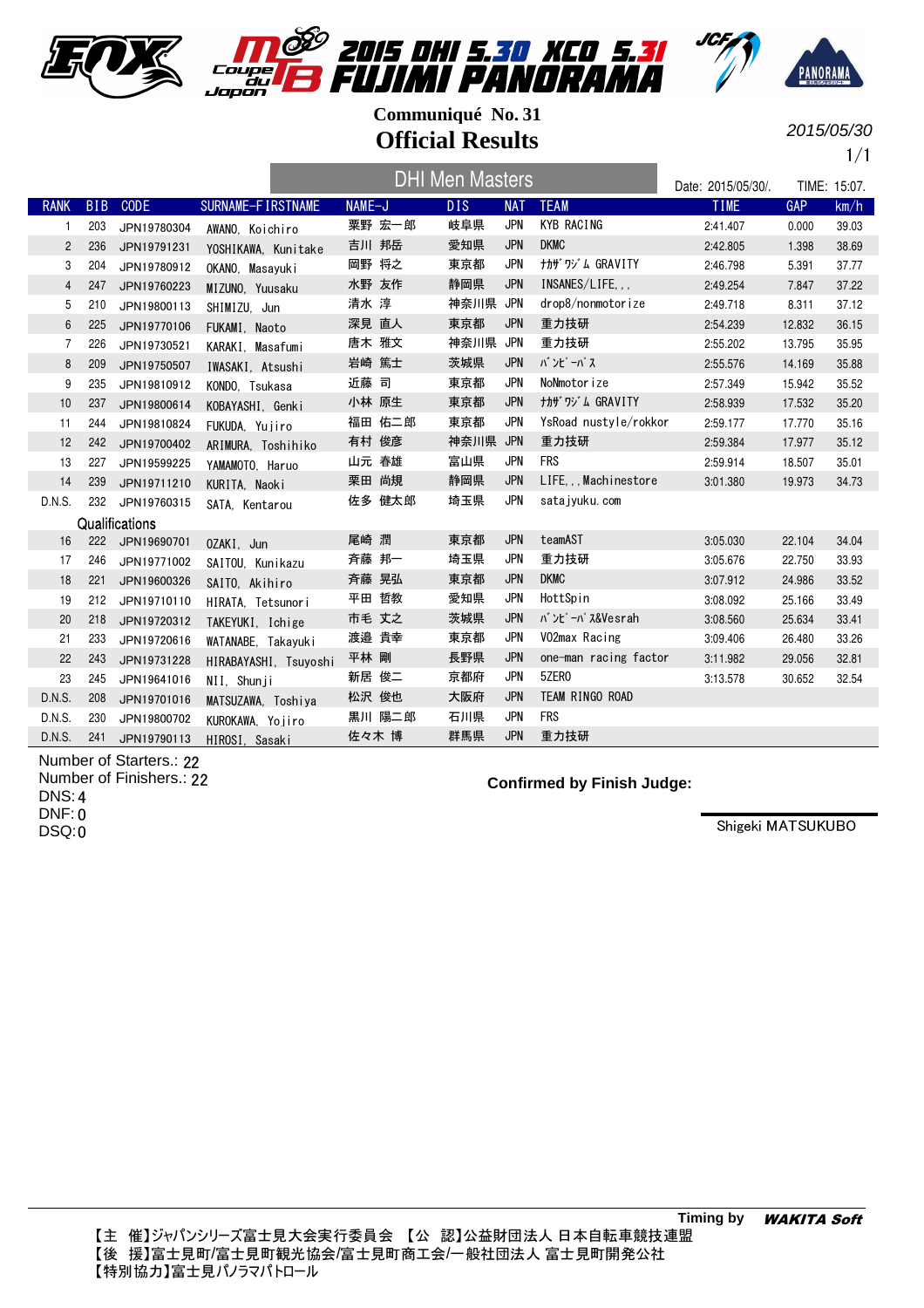







2015/05/30

1/2

|                |              |                |                                      |         | <b>DHI Men Elite</b> |            |                       | Date: 2015/05/30/. |            | TIME: 15:45. |
|----------------|--------------|----------------|--------------------------------------|---------|----------------------|------------|-----------------------|--------------------|------------|--------------|
| <b>RANK</b>    |              | BIB CODE       | SURNAME-FIRSTNAME                    | NAME-J  | <b>DIS</b>           | <b>NAT</b> | <b>TEAM</b>           | <b>TIME</b>        | <b>GAP</b> | km/h         |
| $\mathbf{1}$   |              | 4 JPN19920607  | IMOTO, Hajime                        | 井本 はじめ  | 兵庫県                  | <b>JPN</b> | SRAM/LITEC            | 2:29.321           | 0.000      | 42.19        |
| $\overline{c}$ | 71           | JPN19981008    | IZUMINO, Ryoga *                     | 泉野 龍雅   | 愛知県                  | <b>JPN</b> | 豊橋桜丘高校/KONA/自         | 2:31.094           | 1.773      | 41.69        |
| 3              | 9            | JPN19961002    | KATOU, Masaki                        | 加藤 将来   | 愛知県                  | <b>JPN</b> | AKI FACTORY           | 2:31.461           | 2.140      | 41.59        |
| $\overline{4}$ | 15           | JPN19951117    | HAYASHI, Keisuke                     | 林 佳亮    | 愛知県                  | <b>JPN</b> | COMMENCAL / Georide_J | 2:32.709           | 3.388      | 41.25        |
| 5              | 7            | JPN19880816    | URAKAMI, Taro                        | 浦上 太郎   | 熊本県                  | <b>JPN</b> | Transition Airlines/C | 2:33.012           | 3.691      | 41.17        |
| $6\,$          | $\mathbf{1}$ | JPN19910315    | ASANO, Yoshiaki                      | 浅野 善亮   | 愛知県                  | <b>JPN</b> | TEAM GIANT            | 2:33.919           | 4.598      | 40.93        |
| $\overline{7}$ | 5            | JPN19841108    | ATO, Hiroshi                         | 阿藤 寛    | 大阪府                  | JPN        | Topknot racing        | 2:34.224           | 4.903      | 40.84        |
| 8              | 13           | JPN19950627    | IGARASHI, Yuuki                      | 五十嵐 優樹  | 長野県                  | <b>JPN</b> | <b>STORMRIDERS</b>    | 2:34.311           | 4.990      | 40.82        |
| 9              | 8            | JPN19880813    | NAGATA, Junya                        | 永田 隼也   | 神奈川県                 | <b>JPN</b> | AKI FACTORY           | 2:35.296           | 5.975      | 40.56        |
| 10             | 22           | JPN19800226    | OTA, Takumi                          | 太田 匠    | 静岡県                  | <b>JPN</b> | INSANES/LIFE, /RR     | 2:35.443           | 6.122      | 40.52        |
| 11             | 10           | JPN19850318    | AOKI, Takuya                         | 青木 卓也   | 東京都                  | JPN        | TEAM GIANT            | 2:37.250           | 7.929      | 40.06        |
| 12             | 27           | JPN19870331    | KOYAMA, Wataru                       | 小山 航    | 長野県                  | <b>JPN</b> | PEAK / TIOGA          | 2:38.085           | 8.764      | 39.85        |
| 13             | 16           | JPN19701123    | TSUKAMOTO, Takashi                   | 塚本 岳    | 愛知県                  | <b>JPN</b> | PEAK / TIOGA          | 2:38.336           | 9.015      | 39.78        |
| 14             | 19           | JPN19911114    | FUJITA, Shoya                        | 藤田 翔也   | 静岡県                  | <b>JPN</b> | TEAM NARO/rokkoracing | 2:38.573           | 9.252      | 39.72        |
| 15             | 32           | JPN19770311    | YAMADA, Takayuki                     | 山田 貴之   | 静岡県                  | <b>JPN</b> | INSANES/LIFE          | 2:39.116           | 9.795      | 39.59        |
| 16             | 11           | JPN19900421    | KUROSAWA, Daisuke                    | 黒沢 大介   | 東京都                  | JPN        | Team A&F SANTACRUZ    | 2:39.441           | 10.120     | 39.51        |
| 17             | 17           | JPN19930923    | SHIMOGAKI, Daiki                     | 下垣 大樹   | 大阪府                  | <b>JPN</b> | Lapierre / 重力技研       | 2:39.862           | 10.541     | 39.40        |
| 18             | 18           | JPN19820221    | ONO, Ryohei                          | 大野 良平   | 岐阜県                  | JPN        | <b>KYB RACING</b>     | 2:40.311           | 10.990     | 39.29        |
| 19             | 43           | JPN19850928    | AOYAGI. Shuichiro                    | 青柳 修一郎  | 群馬県                  | <b>JPN</b> | GIANT STORE KOHOKU    | 2:40.386           | 11.065     | 39.28        |
| 20             | 21           | JPN19750316    |                                      | 大島 礼治   | 兵庫県                  | <b>JPN</b> | RAGE69                | 2:42.155           | 12.834     | 38.85        |
| 21             | 26           | JPN19721215    | OHSHIMA, Reiji<br>WATANABE, Yasuyuki | 渡辺 靖之   | 大阪府                  | <b>JPN</b> | lovespo.com           | 2:43.854           | 14.533     | 38.44        |
| 22             | 79           | JPN19980715    | TAKAYAMA, Hikaru *                   | 高山 輝    | 埼玉県                  | <b>JPN</b> | SRAM/LITEC RISING     | 2:44.028           | 14.707     | 38.40        |
| 23             | 81           | JPN19770605    |                                      | 竹本 将史   | 大阪府                  | <b>JPN</b> | TREK · JAPAN          | 2:44.999           | 15.678     | 38.18        |
| 24             | 33           | JPN19790512    | TAKEMOTO, Masashi<br>ONO, Koji       | 小野 浩二   | 静岡県                  | <b>JPN</b> | MEGASPEED/BONDS/興津    | 2:45.042           | 15.721     | 38.17        |
| 25             | 23           | JPN19740605    | MIYAKE, Kazuyuki                     | 三宅 和之   | 埼玉県                  | <b>JPN</b> | 重力技研                  | 2:46.462           | 17.141     | 37.84        |
| 26             | 30           | JPN19800722    | FUCHINO, Atushi                      | 渕野 厚志   | 静岡県                  | <b>JPN</b> | lovespo.com           | 2:47.203           | 17.882     | 37.67        |
| 27             | 20           | JPN19900706    | TAKAYAMA, Yujiro                     | 高山 祐次郎  | 東京都                  | JPN        | DEVINCI, AST          | 2:48.918           | 19.597     | 37.29        |
| 28             | 36           | JPN19880601    | KUNIAKI, Kaneoka                     | 兼岡 邦旭   | 東京都                  | <b>JPN</b> | GLOBERIDE RACING      | 2:53.578           | 24.257     | 36.29        |
| 29             | 78           | JPN19981213    | KUMETA, Subaru *                     | 久米田 昴   | 神奈川県 JPN             |            | G-WORKS-1             | 3:13.811           | 44.490     | 32.50        |
| D.N.F.         |              | 6 JPN19800422  | IDEGAWA, Naoki                       | 井手川 直樹  | 広島県                  | <b>JPN</b> | AKI FACTORY           |                    |            |              |
|                |              | Qualifications |                                      |         |                      |            |                       |                    |            |              |
| 31             | 24           | JPN19960124    | KANEKO. Takumi                       | 金子 匠    | 東京都                  | JPN        | Tean Yellow 小川輪業      | 2:47.607           | 15.598     | 37.58        |
| 32             | 80           | JPN19970518    | UCHIDA, Ataru *                      | 内田 任    | 東京都                  | <b>JPN</b> | <b>U.D.K</b>          | 2:47.709           | 15.700     | 37.56        |
| 33             | 38           | JPN19770309    | TAKEI, Reona                         | 武井 怜緒奈  | 愛知県                  | JPN        | FUKAYA RACING         | 2:47.738           | 15.729     | 37.55        |
| 34             | 75           | JPN19940328    | AKIYOSHI, Kei                        | 秋吉 圭    | 東京都                  | <b>JPN</b> | ナカザ ワジ ム GRAVITY      | 2:47.818           | 15.809     | 37.54        |
| 35             | 41           | JPN19830602    | ARAGANE, Tomofumi                    | 荒金 知史   | 大阪府                  | JPN        | シマノドリンキング DH A        | 2:48.953           | 16.944     | 37.28        |
| 36             | 52           | JPN19880816    | HINOBAYASI, Kousirou                 | 日野林 昴志郎 | 愛媛県                  | <b>JPN</b> | Swankys               | 2:50.068           | 18.059     | 37.04        |
| 37             | 47           | JPN19960903    | HOSHI, Kodai                         | 星 巧大    | 新潟県                  | <b>JPN</b> | 八海山麓MTBパーク/重力         | 2:50.285           | 18.276     | 36.99        |
| 38             | 66           | JPN19730926    | KAWAGUCHI, Satoshi                   | 川口 悟司   | 埼玉県                  | JPN        | MARSH                 | 2:50.325           | 18.316     | 36.98        |
| 39             | 56           | JPN19820421    | YAMAMOTO, Akihiro                    | 山本 晃弘   | 静岡県                  | <b>JPN</b> | 阿寺RACING              | 2:50.367           | 18.358     | 36.97        |
| 40             | 29           | JPN19820503    | KURISE, Yuta                         | 栗瀬 裕太   | 山梨県                  | JPN        | team mongoose         | 2:50.422           | 18.413     | 36.96        |
| 41             | 59           | JPN19730625    | NAITO, Norihito                      | 内藤 順仁   | 静岡県                  | <b>JPN</b> | Team KGH              | 2:51.592           | 19.583     | 36.71        |
| 42             | 86           | JPN19740705    | MUARI, Sunao                         | 村井 直    | 静岡県                  | JPN        | INSANES/LIFE, , ,     | 2:51.697           | 19.688     | 36.69        |
| 43             | 37           | JPN19760413    | TAKAMATSU, Kenji                     | 高松 健二   | 兵庫県                  | <b>JPN</b> | <b>FUNFANCY</b>       | 2:51.796           | 19.787     | 36.67        |
| 44             | 96           | JPN19680807    | SAKANAKA, Eiso                       | 坂中 栄三   | 富山県                  | JPN        | <b>FRS</b>            | 2:52.073           | 20.064     | 36.61        |
| 45             | 87           | JPN19801209    | MATSUMOTO, Kenji                     | 松本 健司   | 静岡県                  | JPN        | INSANES/LIFE, , ,     | 2:52.727           | 20.718     | 36.47        |
| 46             | 93           | JPN19901216    | NISIOKA, Ryousuke                    | 西岡 亮祐   | 愛媛県                  | <b>JPN</b> | Swankys               | 2:52.735           | 20.726     | 36.47        |
| 47             | 48           | JPN19680815    | ITO, Koki                            | 伊藤 康喜   | 東京都                  | <b>JPN</b> | <b>MARSH</b>          | 2:53.059           | 21.050     | 36.40        |
| 48             | 97           | JPN19710410    | HAGIWARA, Nobuyuki                   | 萩原 信之   | 埼玉県                  | <b>JPN</b> | MEGASPEED/BONDS/興津    | 2:53.196           | 21.187     | 36.37        |
| 49             | 84           | JPN19870205    | MATSUMOTO, Yuto                      | 松本 優人   | 大阪府                  | JPN        | 1 jyoMatsumotoRacing  | 2:53.931           | 21.922     | 36.22        |

【主 催】ジャパンシリーズ富士見大会実行委員会 【公 認】公益財団法人 日本自転車競技連盟 【後 援】富士見町/富士見町観光協会/富士見町商工会/一般社団法人 富士見町開発公社 【特別協力】富士見パノラマパトロール

**Timing by** WAKITA Soft